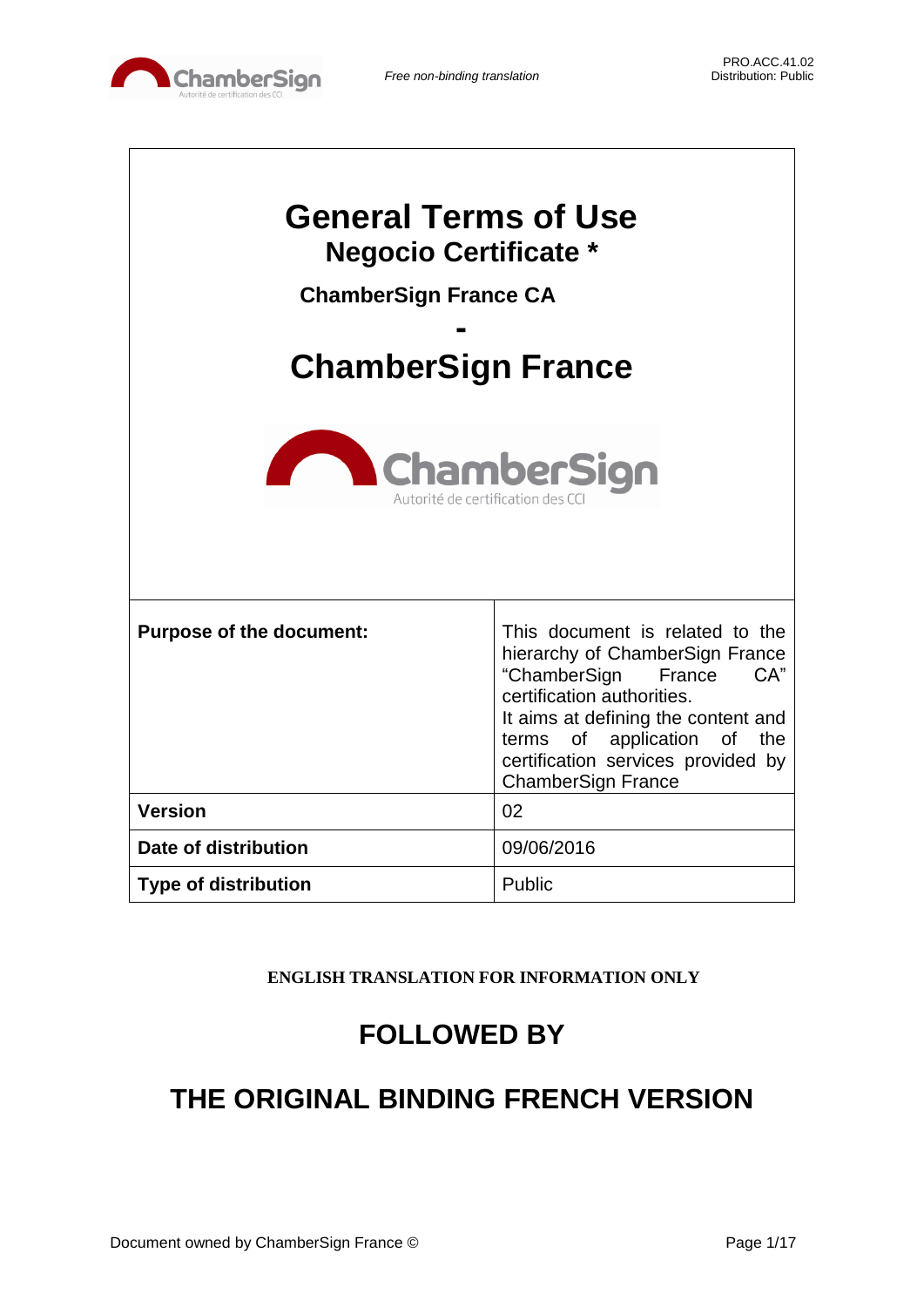

# **CONTENTS**

# **ENGLISH TRANSLATION FOR INFORMATION ONLY**

| 1.             | <b>INTRODUCTION</b>                                                | 3              |
|----------------|--------------------------------------------------------------------|----------------|
| 2.             | <b>DEFINITIONS</b>                                                 | $\overline{3}$ |
| 3 <sub>l</sub> | <b>PURPOSE</b>                                                     | 5              |
| 4.             | <b>CONTACT</b>                                                     | 5              |
| 5.             | <b>TERM - APPLICATION</b>                                          | 5              |
| 6.             | <b>REQUESTS FOR CERTICATES AND RENEWALS</b>                        | $\overline{5}$ |
| 5.1            | REGISTRATION OF CERTIFICATE APPLICATION FILES                      | 5              |
| 5.2            | <b>VERIFICATION OF THE REQUEST</b>                                 | 6              |
| 5.3            | <b>REJECTION OF THE REQUEST</b>                                    | 6              |
| 5.4            | <b>ISSUANCE OF THE CERTIFICATE</b>                                 | 6              |
| 5.5            | <b>ACCEPTANCE OF THE CERTIFICATE</b>                               | 6              |
| 5.6            | <b>ASSISTANCE</b>                                                  | 6              |
| 5.7            | <b>RENEWAL</b>                                                     | $\overline{7}$ |
| 5.8            | AMENDMENT OF THE CERTIFICATE                                       | $\overline{7}$ |
| 5.9            | <b>CERTIFICATE UNBLOCKING</b><br><b>ERREUR! SIGNET NON DEFINI.</b> |                |
| 7.             | <b>CONDITIONS FOR USING CERTIFICATES AND RESTRICTIONS</b>          | 7              |
| 8.             | <b>CERTIFICATE VERIFICATION PROCEDURE</b>                          | $\overline{7}$ |
| 9.             | <b>REVOCATION OF THE CERTIFICATE</b>                               | $\overline{7}$ |
| 10.            | <b>CHAMBERSIGN'S OBLIGATIONS</b>                                   | 8              |
| 11.            | <b>CLIENT'S OBLIGATIONS</b>                                        | 9              |
| 12.            | <b>CCR'S OBLIGATIONS</b>                                           | 10             |
| 13.            | <b>OBLIGATIONS OF CERTIFICATE USERS</b>                            | 11             |
| 14.            | PRICE AND PAYMENT                                                  | 12             |
| 13.1           | PRICE                                                              | 12             |
| 13.2           | <b>INVOICING</b>                                                   | 13             |
| 15.            | <b>LIABILITY</b>                                                   | 13             |
| 16.            | <b>INSURANCE</b>                                                   | 14             |
| 17.            | <b>CONFIDENTIALITY</b>                                             | 14             |
| 18.            | <b>INTELLECTUAL PROPERTY</b>                                       | 15             |
| 19.            | PERSONAL DATA                                                      | 15             |
| 20.            | <b>TERMINATION OF THE SUBSCRIPTION</b>                             | 15             |
| 21.            | <b>CONSERVATION</b>                                                | 16             |
| 22.            | <b>NULLITY</b>                                                     | 16             |
| 23.            | <b>ENTIRE AGREEMENT</b>                                            | 16             |
| 24.            | <b>DISPUTE SETTLEMENT - JURISDICTION - APPLICABLE LAW</b>          | 17             |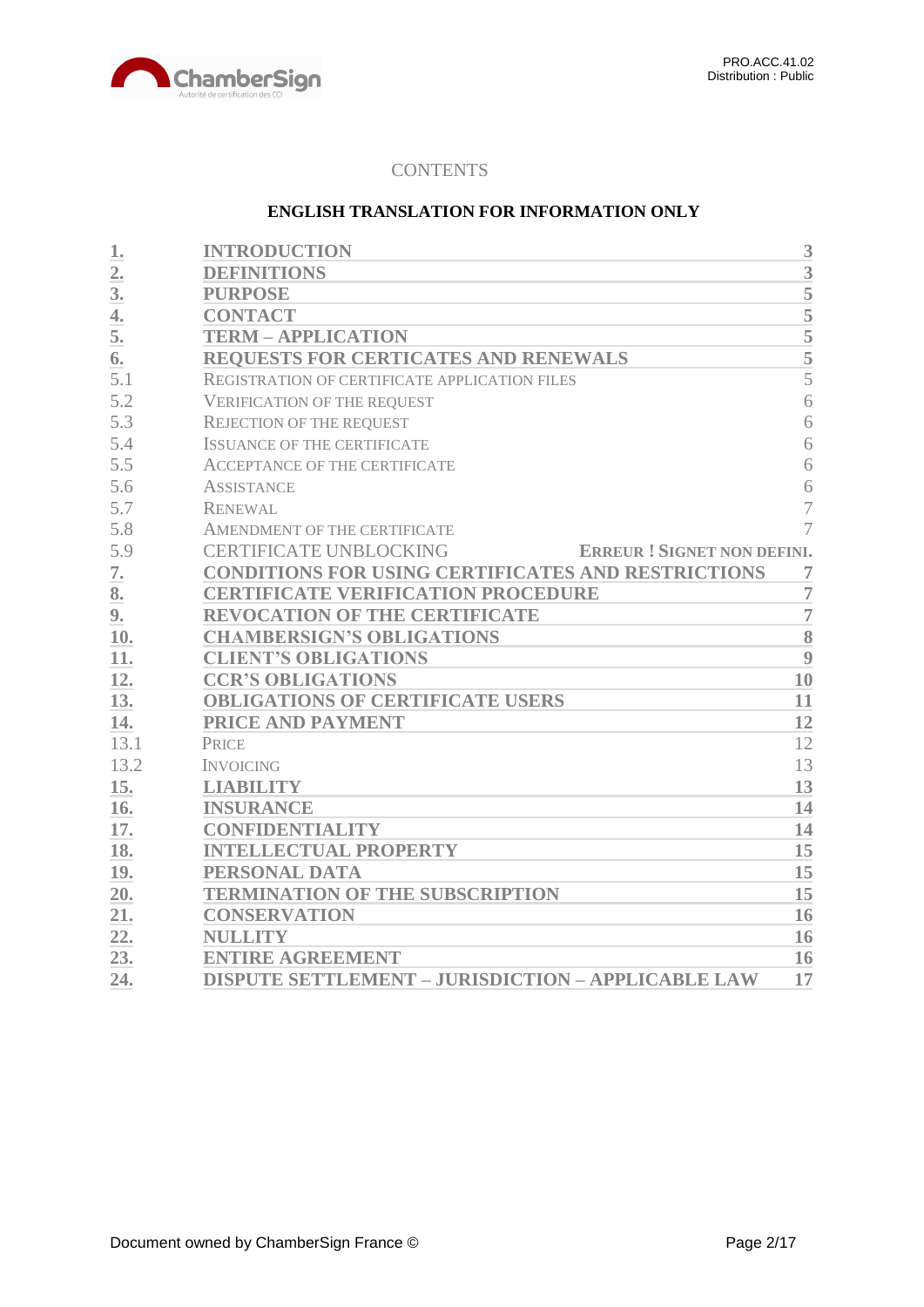

# <span id="page-2-0"></span>**1. INTRODUCTION**

1. ChamberSign France provides its Client and its Legal Representative, the CCR and the Certificate User with certification services.

2. Any use of the services offered implies the consultation and unreserved acceptance of these General Terms.

3. The Client, its Legal Representative, the CCR and the Certificate User acknowledge that they have read, understood and approved these General Terms and the CP of the Negocio Certificate RGS \* signature, authentification Certificate of ChamberSign France CA 1.2.250.1.96.1.7.4.2.2, accept their content in full and acknowledge that they are bound by all of their provisions.

4. The Client, its Legal Representative, the CCR and the Certificate User acknowledge that they have the necessary skills and means for using the Certificates.

5. The Client, its Legal Representative, the CCR and the Certificate User acknowledge that they are aware of the type, purpose and terms of using the Certificates and have claimed and obtained the information required for using the Certificates in full knowledge of the facts.

# <span id="page-2-1"></span>**2. DEFINITIONS**

6. The terms defined below shall have the following meanings between the parties:

- "User Application": means the application services using Certificates issued by ChamberSign France for purposes of signature and authentication of the CCR;

- "Authentication": means the process which purpose is to verify the identity claimed by a person or a machine (hereinafter an "Entity")

- "Certification Authority" or "CA": means "ChamberSign France" the legal entity which, within an electronic certification service provider (CSP), is in charge, in the name and under the latter's liability, of applying a Certification policy and has the capacity to issue electronic Certificates in relation to this Certification policy. "ChamberSign France" is a Certification Authority qualified in article 7 of decree no. 2001-272 of  $30<sup>th</sup>$  March 2001 taken as application of article 1316-4 of the French Civil Code and regarding electronic signatures;

**-** "Key Pair": means the couple of keys made up of one Public Key and one Private Key, generated in relation to a PKI-type of infrastructure (technical solutions based on Public-key cryptography);

**-** "Registration Office" or "RO": means one of the components of the IGC, approved by CA, intervening to check the identification information of the future CCR of a Certificate, and where necessary other specific attributes, before transferring the corresponding request to the appropriate KMI department;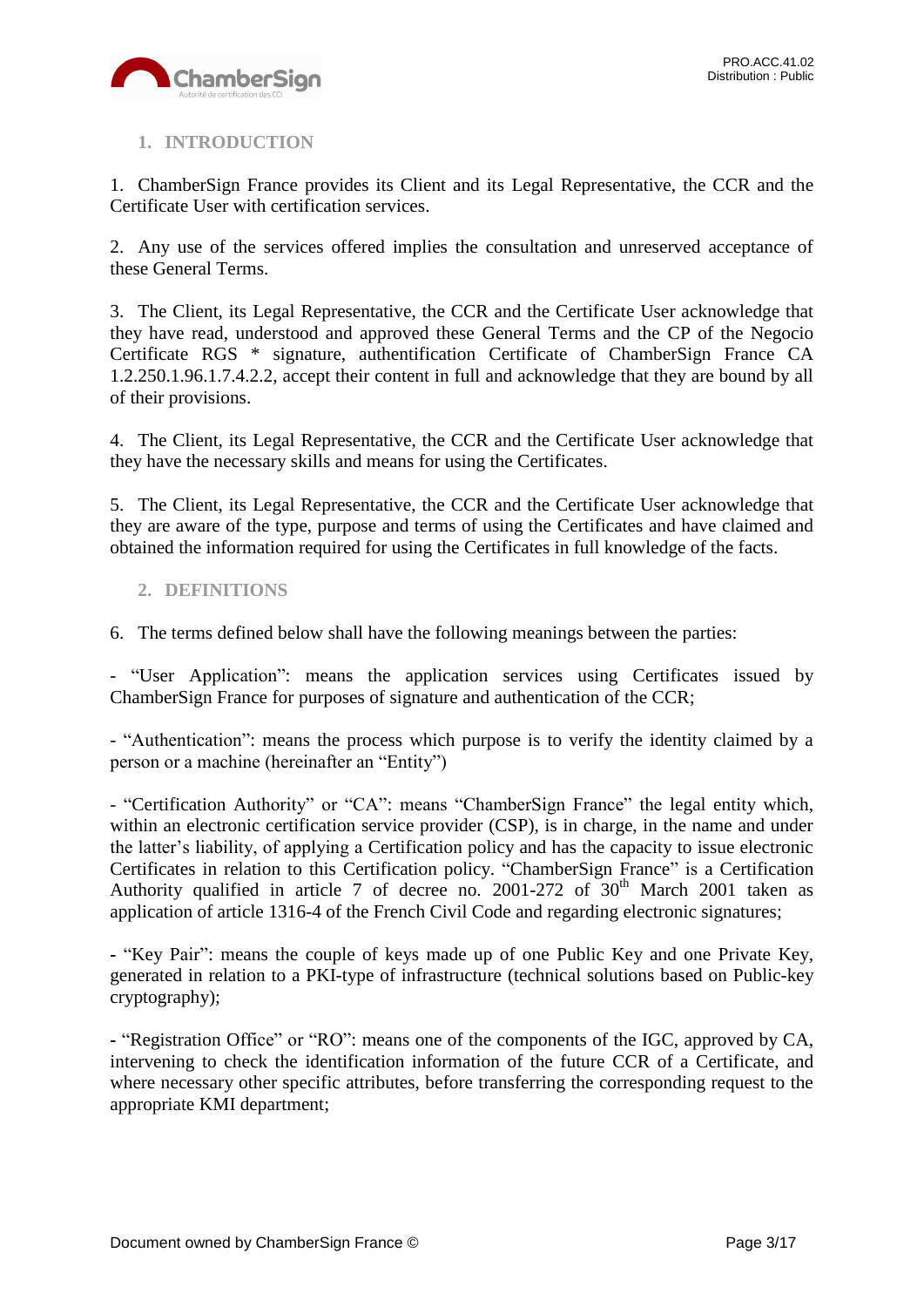

- "Certificate" or "Cachet Server Certificate": means the electronic file certifying electronic documents and certifying that a key pair belongs to the CCR or to the material element or software identified in the Certificate. The Certificate is signed by the Certification Authority;

- "Private Key": means a mathematical algorithm the CCR has to retain secretly;

- "Public Key": means a mathematical key disclosed and used to check a data received signature;

- "Client" means the Entity contracting with ChamberSign France to obtain a Negocio Certificate \*. Any obligation binding the Client shall also bind its Legal Representative, the Certification Representative and the CCR;

- "Compromise": means the disclosure or suspected disclosure or loss of confidential information as a result of infringing a security measure and leading to a possible loss in confidentiality and/or integrity of the data in question;

- "General Terms of Use" or "GTU": means the General Terms of Use herein.

**-** "Confidential Data": means together the Certificate Private Key, the withdrawal code and the activation code of the Private Key, which are the CCR's strictly personal data which should absolutely be kept secret;

- "Entity": means the administrative authority or company defined broadly, i.e. also privatelaw legal entities such as associations;

- "Key Management Infrastructure" or "KMI": means the series of components, functions and processes devoted to managing cryptographic keys and their certificates used by trustworthy services;

- "LAR": means the list of Certification Authority revoked Certificates;

- "CRL": means the certificate revocation list;

- "Certification Representative": means the person designated by the Client's Legal Representative to gather the documents necessary for the Certification requests, to realise the one on one interview with the CCRs et to execute Certificate Revocation requests.

- "OID": means the object identifier identifying the Certification Authority's Certification Policy;

**-** "Certification Policy" or "CP": means the series of rules and exigencies, identified by a name (OID), defining the standards with which ChamberSign France complies in relation to these terms and indicating the applicability of a Certificate to a particular community and/or to a class of applications with shared security standards;

- "CCR" or "Certificate Cachet Responsible": means the physical person for whom the Certificate request was accepted and treated by AC. He/she is responsible of this Certificate and the Private Key corresponding of this Certificate;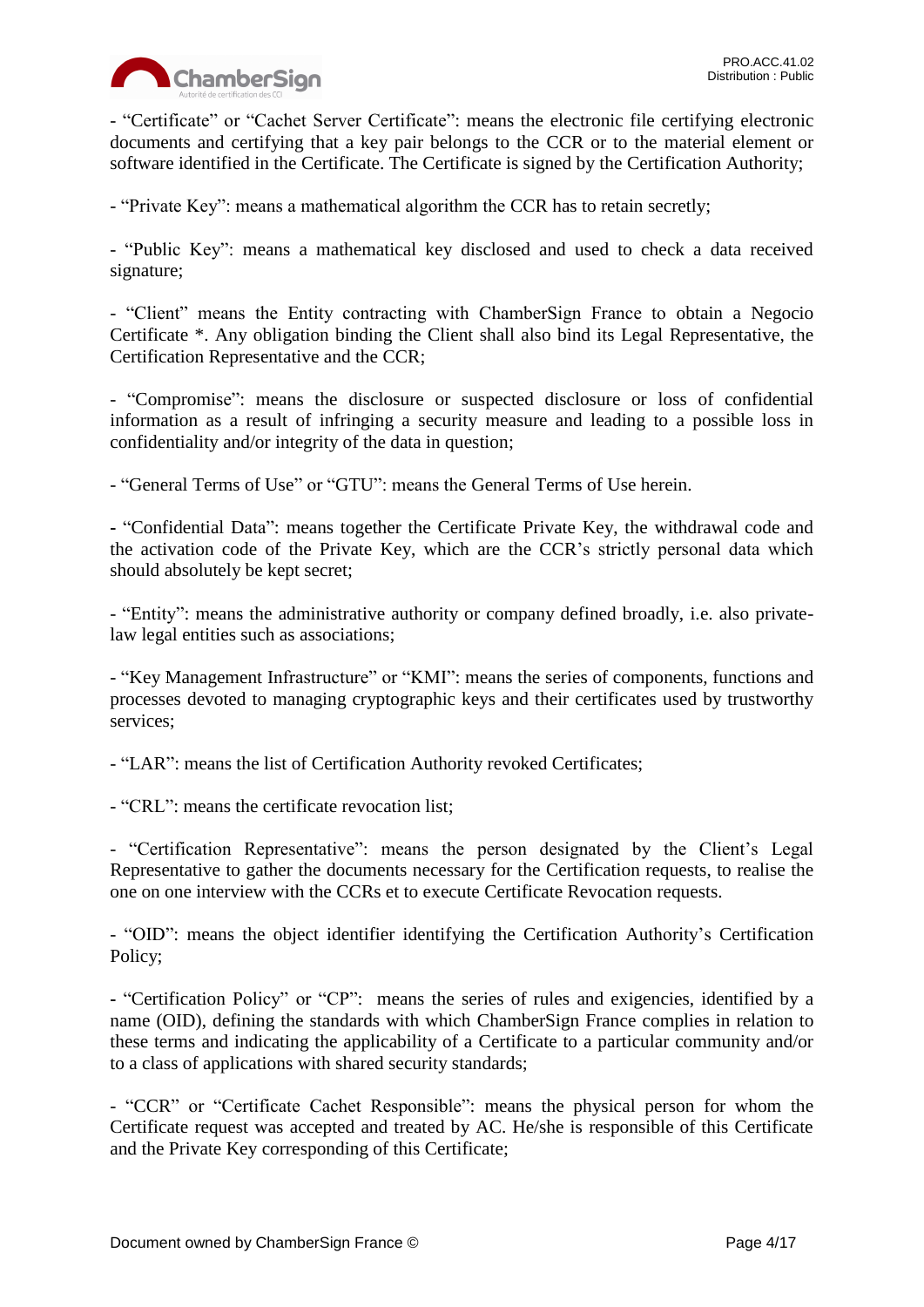

- "Legal Representative": means the Client's legal representative

**-** "Revocation": means the action which aims at ceasing the validity of the certificate which has been revoked is recorded on the CRL;

**-** "Electronic Signature": means the use of a reliable identification process guaranteeing its relation with the deed to which it is attached, in accordance with applicable legislation;

- "Certificate User": means the entity or private individual receiving a Certificate and who relies on it for checking an authentication or an electronic signature value from the CCR;

<span id="page-4-0"></span>**3. PURPOSE**

7. These GTU aim at defining the terms under which the Client can use the Certificates provided by ChamberSign France as Certification Authority in accordance with it Certification Policy.

<span id="page-4-1"></span>**4. CONTACT**

8. Any request can be addressed to ChamberSign France – 46, avenue de la Grande Armée – 75858 PARIS Cedex 17.

<span id="page-4-2"></span>**5. TERM – APPLICATION**

9. These GTU are binding on the Client, as from their signature and, in the absence of signature, as from the first use of the Certificate, which imply full and complete acceptance of the GTU. The Client vouches for these GTU being respected by the Certificate User.

10. The GTU are concluded and shall remain binding throughout the whole lifetime of the Certificate, a three years long period renewable once, without prejudice to any updates and changes to them that ChamberSign France commits to transmit to the Client.

11. Any use of the Certificate after the amendments or updates of the GTU implies full and complete acceptance of the new GTU by the Client.

<span id="page-4-3"></span>**6. REQUESTS FOR CERTICATES AND RENEWALS**

<span id="page-4-4"></span>**6.1 REGISTRATION OF CERTIFICATE APPLICATION FILES**

12. The CCR, the Legal Representative of the Client as well as the Certification Representative may make a Certificate request by completing the Certificate request form on the ChamberSign France website: [www.chambersign.fr.](http://www.chambersign.fr/)

13. The supporting documents to be enclosed when making an initial Certificate request are specified in the subscription form.

14. The Client must send the required supporting documents by post, or present them directly to the RO.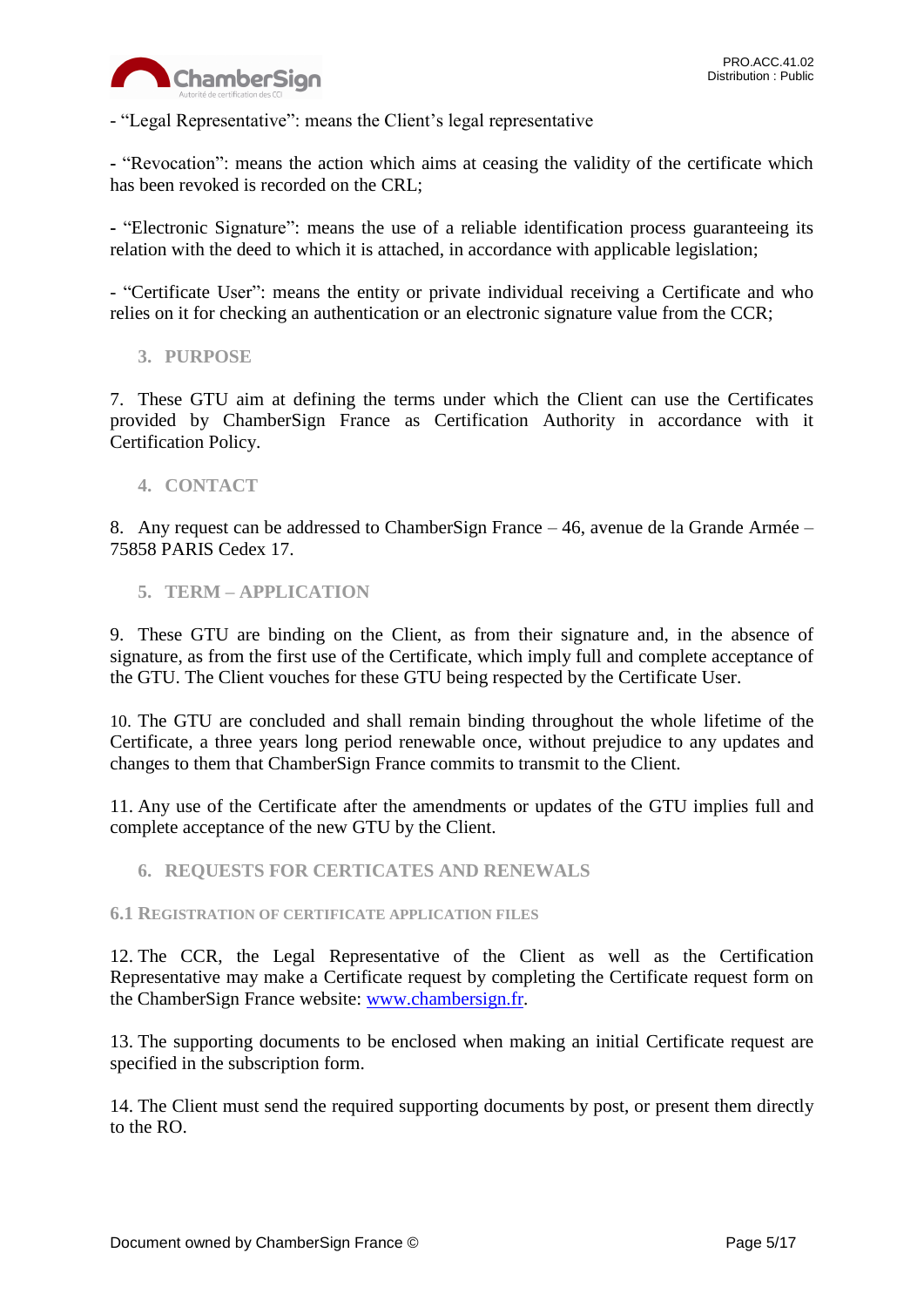

<span id="page-5-0"></span>**6.2 VERIFICATION OF THE REQUEST**

# 15. The RO performs the following operations:

- checks and confirms the identity of the future CCR;
- checks the coherency of the supporting documents presented;
- ensures that the future CCR is aware of the terms applicable for using the Certificate and of the GTU.

## <span id="page-5-1"></span>**6.3 REJECTION OF THE REQUEST**

16. In the case of missing documents and after a reminder regarding the supply of these documents, the RO reserves the right to reject the certificate request.

17. It informs the CCR, the Certification Representative or the Legal Representative of the Client.

## <span id="page-5-2"></span>**6.4 ISSUANCE OF THE CERTIFICATE**

18. After Authentication of the origin and verification of the integrity of the request sent by the RO, ChamberSign France generates the Certificate, the future CCR's Key Pair, his/her authentication and signature mechanism, the activation codes and every element needed to a proper functioning of the Certificate.

19. The availability of the Certificates issued by ChamberSign France after the registration process gives rise to the issue of an availability notice via email sent to the future CCR who should follow the instructions set out in the said message in order to withdraw them.

20. ChamberSign France reserves the right to abandon the Certificate issuance process if the future CCR has not collect his/her Certificate 2 months after the said message.

## <span id="page-5-3"></span>**6.5 ACCEPTANCE OF THE CERTIFICATE**

21. Following its withdrawal, the CCR must test his/her Certificate by using the service provided for this purpose on the ChamberSign France website.

22. The CCR is required to inform ChamberSign France of any inaccuracy or fault in the Certificate within seven business days following the collection of the Certificate, in order for the latter to be revoked and a new one provided.

23. After the expiration of the aforementioned period, the CCR deemed to have tested and accepted his/her certificate from its first use.

## <span id="page-5-4"></span>**6.6 ASSISTANCE**

24. In order to assist the CCR, a telephone assistance or hot line is available on 08 92 23 02 52 (0.34 Euros incl. taxes per minute in Metropolitan France only) from 9a.m. to noon and from 2p.m. to 5p.m., on business days.

25. A tutorial and a FAQ section are available on the ChamberSign France website at the following address: [http://www.chambersign.fr.](http://www.chambersign.fr/)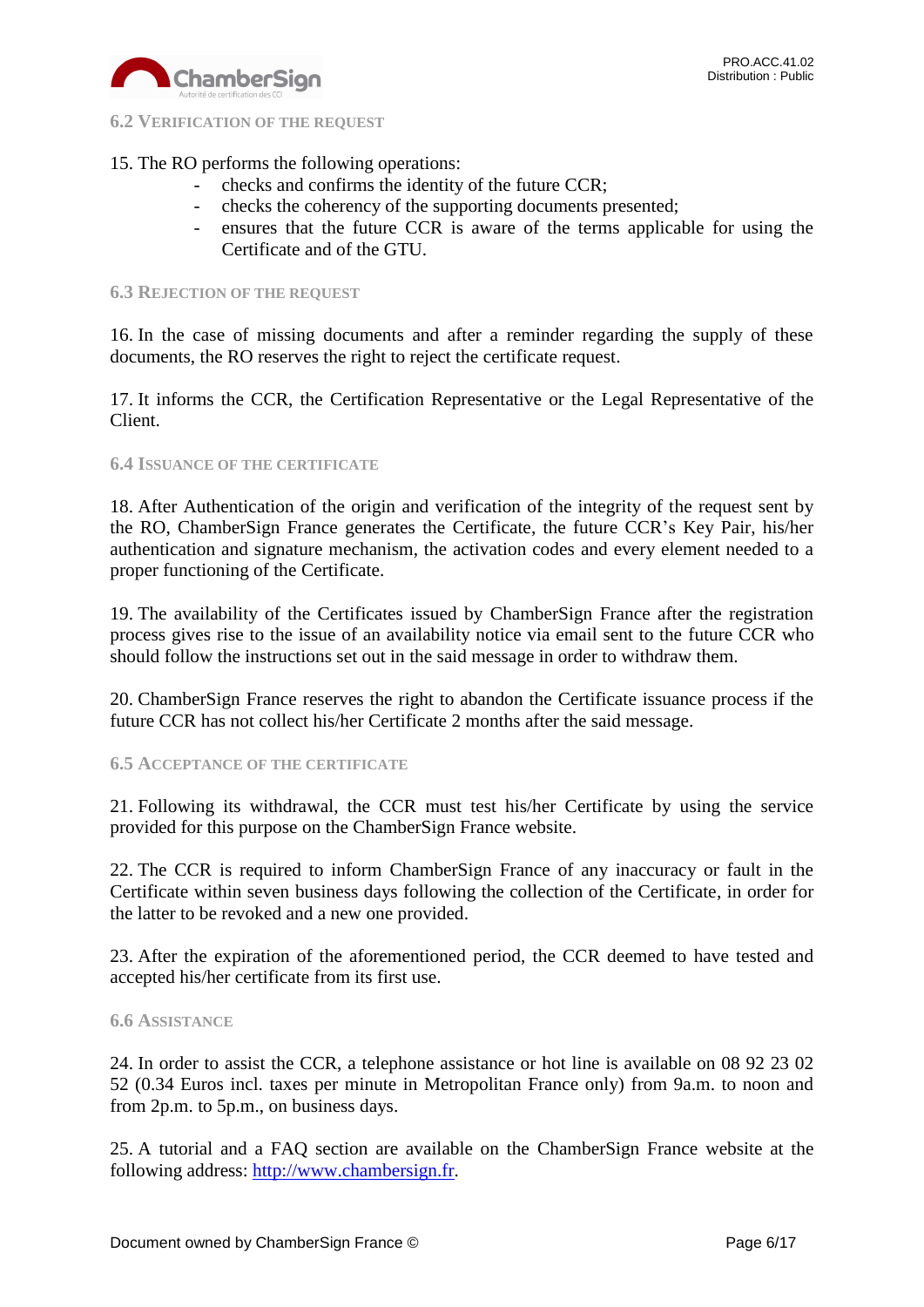

## <span id="page-6-0"></span>**6.7 RENEWAL**

26. The renewal of an expired Certificate necessitates that all supporting documents that are no longer valid or that have been modified shall be provided again in accordance with the subscription form. All CCRs are warned by email of the upcoming expiry of their Certificate. If he wishes to renew it, the CCR sends a renewal requests on the ChamberSign France website before the expiration date.

27. The renewal of a Certificate implies the renewal of the corresponding Key Pair and the modification of the validity dates but not of the other information, which shall remain identical to the previous Certificate.

## <span id="page-6-1"></span>**6.8 AMENDMENT OF THE CERTIFICATE**

28. The amendment of a Certificate corresponds to changes in information without changing the Public Key. **ChamberSign France does not make any amendment to a Certificate**.

29. In the case of a change in the information contained in the Certificate, the Certificate will be revoked and a new Certificate request must be made, in accordance with the terms and conditions set out in the GTU.

#### **6.9 LOSS OF PASSWORD**

30. The password required to use the Certificate by the CCR is not registered to any base and is known only by the CCR. Therefore, in case of loss of password, ChamberSign will not be able to recover it and the certificate will be revoked. A new Certificate request will then be made on the terms defined by the GTU

## <span id="page-6-2"></span>**7. CONDITIONS FOR USING CERTIFICATES AND RESTRICTIONS**

31. The use of the CCR's Private Key and of the Certificate must remain strictly limited to Authentication and electronic signature services.

32. The Certificates must not be used for personal purposes.

# <span id="page-6-3"></span>**8. CERTIFICATE VERIFICATION PROCEDURE**

33. ChamberSign France undertakes to provide, 24h/24 a consultancy service on its [www.chambersign.fr](http://www.chambersign.fr/) website enabling to check the validity of the Certificates it has issued.

34. The information made available by ChamberSign to the Certificate User will enable the latter to check and validate the status of a Certificate and of all of the corresponding Certification chain.

# <span id="page-6-4"></span>**9. REVOCATION OF THE CERTIFICATE**

35. A certificate may be revoked by ChamberSign for the following reasons:

amendment in information contained in the Certificate: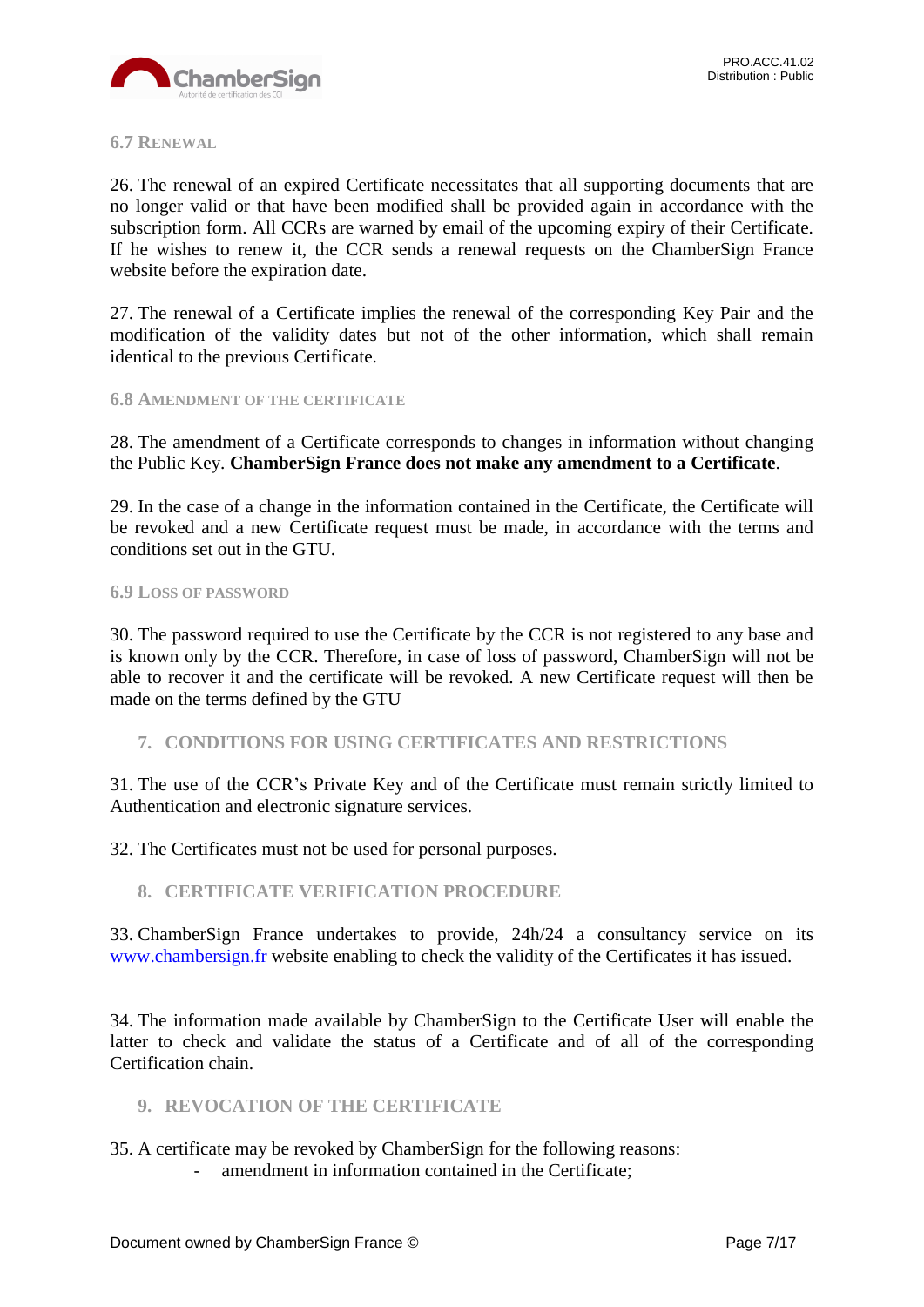

- inaccurate information provided in the registration file;
- lack of payment of the price of the Certificate by the Client;
- possible or proved compromise of the CCR's Private Key;
- lack of respect by the CCR of the rules for using the Certificate;
- lack of respect by the CCR and/or the Client of ChamberSign France's CP obligations;
- performance of fraudulent operations;
- termination of the subscription;
- request for revocation of the Certificate by the Client;
- end of the CCR's office or employment with the Client, for whatever reason : death, resignation, etc;
- loss of the password;
- cessation of the Client's activity.

36. Request to revoke the Certificate may be made at any time by registered letter with confirmation of receipt sent to the RO, or online from the following website: [www.chambersign.fr.](http://www.chambersign.fr/)

37. The revocation request may be made by the following persons:

- The Legal Representative of the Client;
- the CCR:
- the Certification Representative
- ChamberSign France.

38. The revocation request shall undergo a verification procedure regarding the person making the request and their authority in relation to the Certificate.

39. The CCR receives confirmation of this revocation, by email.

40. The CCR acknowledges and accepts that he will bear all responsibility for any use of the Certificate after having become aware of the occurrence of any of the above-mentioned events, without prejudice to any legal action for liability that ChamberSign France reserves the right to instigate against the CCR.

<span id="page-7-0"></span>**10. CHAMBERSIGN'S OBLIGATIONS**

41. ChamberSign France allocates an OID to its CP which is included in the corresponding Certificates that it undertakes to have evolved in the case of evolution in its CP.

42. ChamberSign France undertakes to perform the certification services in accordance with the terms and conditions and subject to the restrictions of these GTU.

43. ChamberSign France undertakes to show the User of its Certificates, upon his request, that it has issued a Certificate for a given CCR and that this CCR has accepted the Certificate.

44. It undertakes to endeavour to create and issue Certificates that contain information deemed as accurate.

45. For this, ChamberSign France undertakes to ensure that the Certificate application file is complete, and that the documents provided apparently comply.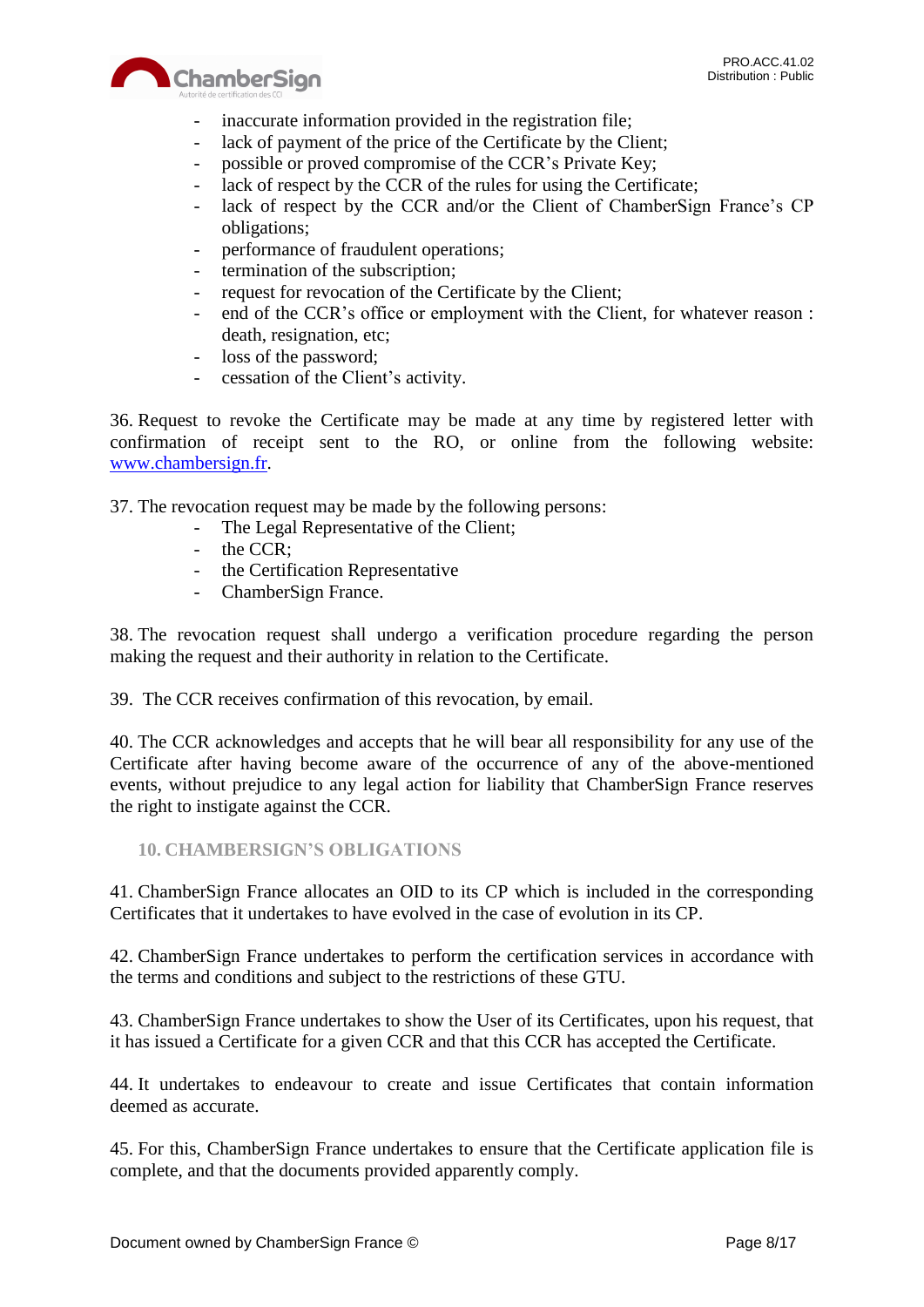

46. It undertakes to ensure that the Certificate is delivered to the CCR within a period of 48 hours as from receipt of a full file by the RO.

47. It undertakes to establish, by issuing a Certificate, a link between the identity of a person and the information contained in the said Certificate.

48. Should the Client's Legal Representative use the services of an assignee, the RO undertakes to inspect the assignee's identity and to check the existence of an authorisation signed between the Client's Legal Representative and the assignee.

49. The assignee shall be responsible for the validity of the mandate granted by the Client or its Legal Representative and undertakes to give the RO a declaration to that effect.

50. ChamberSign France takes all reasonable steps to ensure that the CCRs are aware of their rights and obligations regarding the use and management of the keys, the Certificates and the equipment and softwares used for the purpose of the KMI.

51. ChamberSign France takes all necessary measures in order to cover its liability related to its operations and/or activities and possesses the financial stability and resources required for working in compliance with the CP.

52. ChamberSign France has a general obligation of surveillance as regards the security and integrity of the Certificates issued by it or one of its components.

53. ChamberSign France undertakes to ensure the proper functioning of the Certificates that it issues.

# <span id="page-8-0"></span>**11. CLIENT'S OBLIGATIONS**

54. The Client and its Legal Representative undertake to respect the provisions of the GTU.

55. The Client and its Legal Representative are liable for managing the Certificates issued to their employees, assignees or agents in the scope of the subscription contract, and vouches that every Certificate CCR shall comply with the provisions of the GTU and that no fraud or failure will be committed. In this respect, the Client and its Legal Representative notably ensure that the CCR shall:

- Not make any personal use of the Certificates;
- Not communicate information relative to the creation or modification of the Certificate during the lifetime of the Certificate;
- Respect the revocation procedure as set forth in article 8;
- Keep secret and in a secure manner the confidential data of the Certificate and particularly its password.

56. The Client and its Legal Representative undertake to provide all useful, accurate and updated information for creating and managing the certificates.

57. The Client and its Legal Representative undertake to inform the related RO with any amendments regarding the information contained in the Certificate, by letter with the supporting documents required, within 30 days from their occurrence. Otherwise,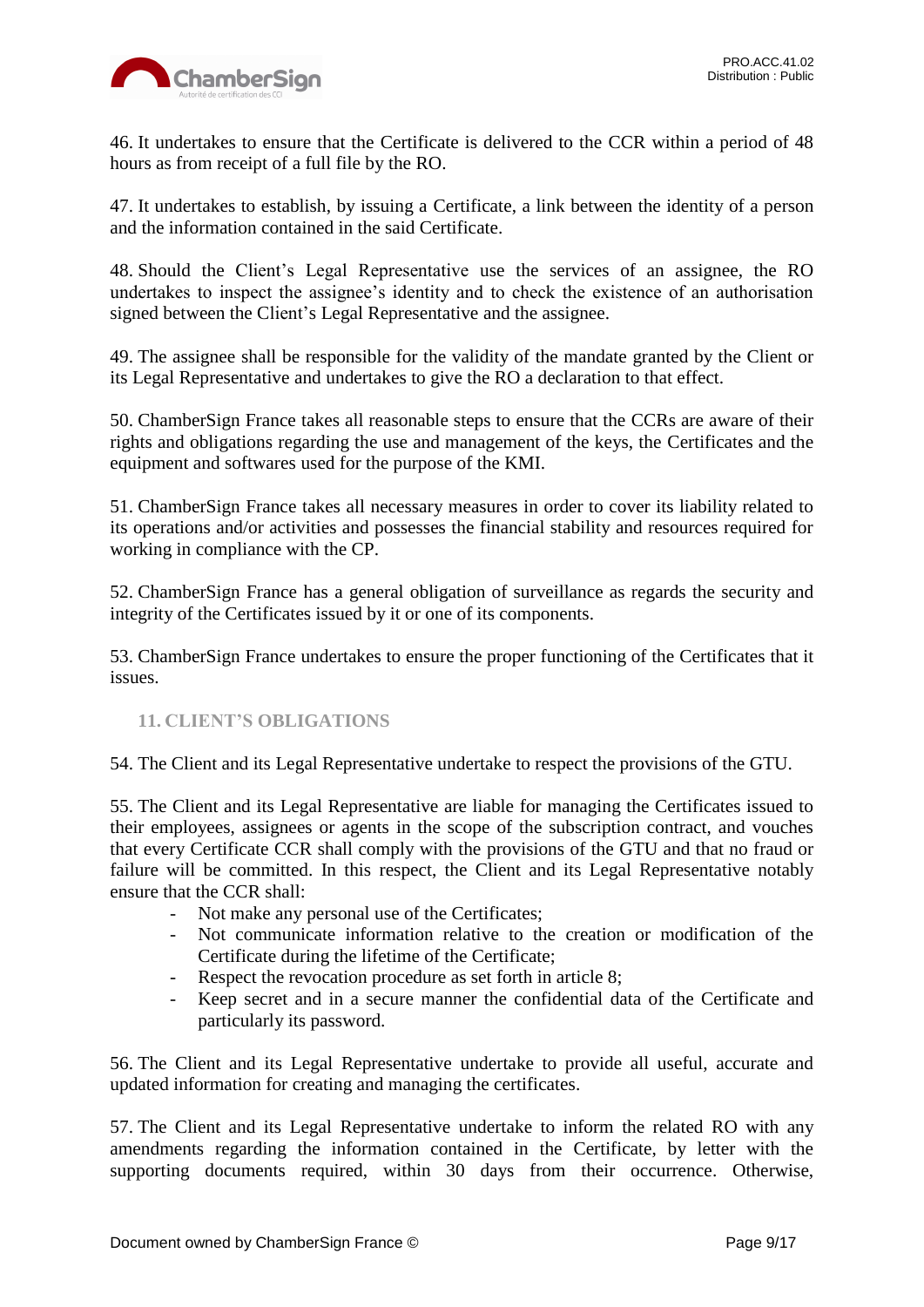

ChamberSign France reserves the right, once the period has passed, to revoke the Certificate (or rescind the subscription).

58. The Client and its Legal Representative vouch for the accuracy of the information provided and the comprehensiveness of the supporting documents required for the registration of the Certificate.

59. The Client and its Legal Representative acknowledge and accept that the information provided in this respect is kept and used by ChamberSign France in order to manage the Certificates in accordance with the conditions stipulated by law and in particular those regarding the protection of personal data.

60. The Client and its Legal Representative acknowledge being informed of the installation condition of the ChamberSign France Certificates. In particular, the Certificate is the subject of a tutorial available on the ChamberSign France website.

61. The Client and its Legal Representative shall choose equipment and software providing the necessary security for the installation and protection of the Certificates and physical media. In particular, they implement a qualified equipment at least at the elementary level by the National Security Agency Information Systems.

# <span id="page-9-0"></span>**12. CCR'S OBLIGATIONS**

62. The CCR commits to give any necessary, accurate and updated information for the creation and managing of Certificates for their duration.

63. The CCR vouches the accuracy of the given information and of the comprehensiveness of the supporting documents required for the registration of the Certificate.

64. He acknowledges and accepts that the information provided in this respect is kept and used by ChamberSign France in order to manage the Certificates in accordance with the conditions stipulated by law and in particular those regarding the protection of personal data.

65. The CCR informs ChamberSign France of any amendment regarding the information contained in his/her Certificate. In the case of a lack of prior information from the CCR to ChamberSign France, ChamberSign France's liability may not be engaged in case of discrepancies between the information and reality.

66. ChamberSign France reserves the possibility to perform random checks regarding the accuracy of the information contained in the Certificate.

67. The CCR commits to inform the related RO with any amendments regarding the information contained in the Certificate, by letter with the supporting documents required, within a period of 30 days as from their occurrence. Otherwise, ChamberSign France reserves the right, once the period has passed, to revoke the Certificate.

68. The CCR acknowledges that he/she has been informed of the conditions of installing the Certificates and of the tutorial available on the ChamberSign France website.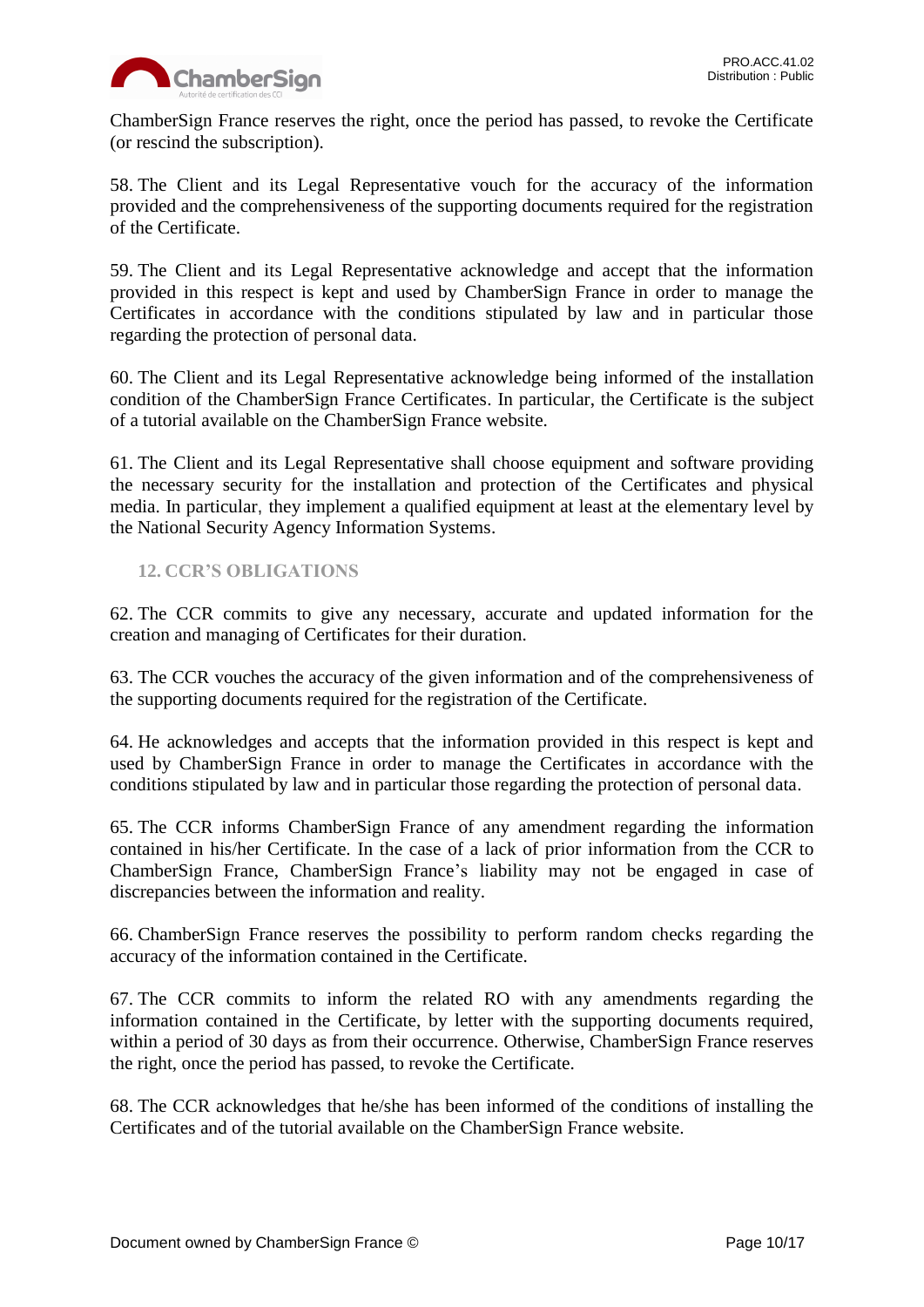

69. The CCR chooses equipment and software providing security in keeping with his/her needs for the installation and protection of the Certificates. In particular, he implements a qualified equipment at least at the elementary level by the National Security Agency Information Systems.

70. The CCR undertakes to respect the authorised uses of the Key Pairs and Certificates.

71. The CCR protects his/her Private Key by means that are adapted to his/her surroundings.

72. The CCR protects his/her activation data and, where appropriate, implements it.

73. The CCR protects the access to his/her Certificates base. In the case of a Certificate to the software format the CCR has to protect it with a strong password, that is to say, a password containing at least 8 characters with capital letters, numbers and special characters and protect this password. It is the responsibility of the CCR to make a backup of the software certificate, in order to ensure proper operation in the event of breakdown or change IT equipment. The backup is stored by the CCR in a secure location. In no event the liability of the Certification Authority can not be held due to the loss of the private key by the CCR.

74. The CCR respects the conditions of using his/her Private Key and the corresponding Certificate.

75. The CCR must make, immediately, a revocation request of his/her Certificate in the case of compromise or suspected compromise of his/her private key (or the activation data).

76. The CCR undertakes not to deliver the Certificate attributed to him/her or the protection codes of this Certificate.

77. The CCR is informed that the personal identity information may be used as elements of authentication during the revocation request.

78. In case of change of the CCR during the Certificate's validity period, the new CCRmust be registered with the RO.

<span id="page-10-0"></span>**13. OBLIGATIONS OF CERTIFICATE USERS**

79. The Certificate users undertake to respect these GTU.

80. The certificate users check and respect the purpose for which a certificate has been issued.

81. The Certificate users check that the Certificate issued by ChamberSign France is referenced at the security level and for the level of trust required by the application.

82. For each of the Certificates of the certification chain, from the CCR's Certificate to the root certification authority, the users check the status of the certificate and in particular the digital signature of ChamberSign France, issuer of the certificate in question, and inspect the validity of this certificate.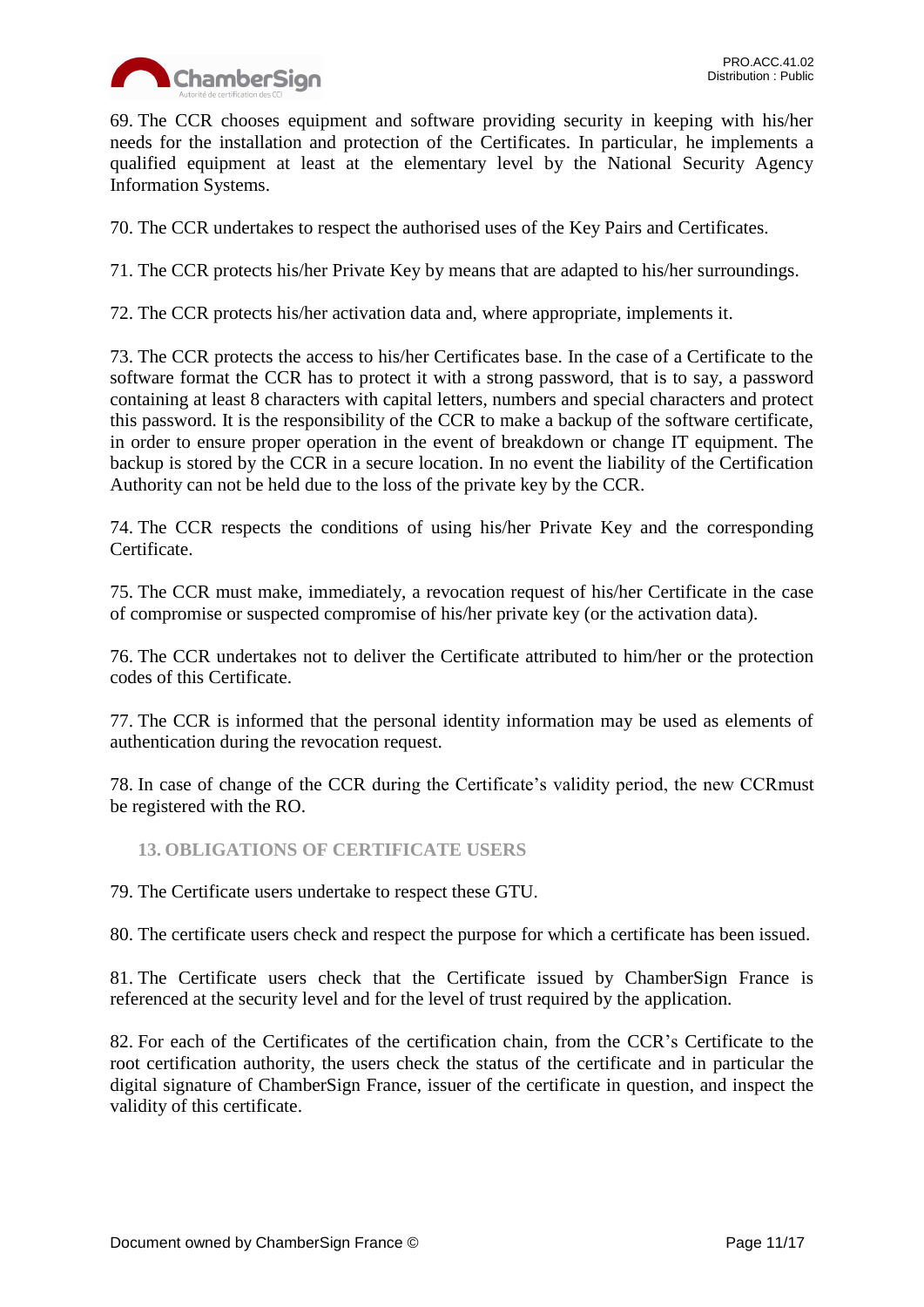

83. When the CCR is not the Legal Representative of the Entity, the Certificate user must verify that the CCR has, at the date of the signing, the necessary powers to bind the Entity for the act in question.

84. The Certificate users check and respect the obligations of the Certificate users set forth in the applicable CP.

<span id="page-11-0"></span>**14. PRICE AND PAYMENT**

<span id="page-11-1"></span>**14.1. PRICE**

85. The price of the Certificates is assessed in accordance with the pricing conditions issued by ChamberSign France.

- 86. The following settlement means are accepted:
	- \* Cash card;
	- \* Bank transfer;
	- \* Order for payment;
	- \* Cheque.

87. No discount is granted in the case of early settlement.

- 88. ChamberSign France reserves will invoice bank fees to the CCR should the latter issue a bad cheque, along with any costs incurred due to a payment error by the CCR, or in case of a double payment
- 89. The price of the Certificate is settled upon receipt of the invoice which corresponds to the downloading of the certification or to the anniversary date, if the payment is made in instalments.
- 90. As an exception to the above, the Client may request, on its Certificate request, to benefit from a payment by yearly instalment. In this case, the annual subscription fee is due at the Certificate anniversary date, as set forth in the subscription invoices, unless the Certificate has been revoked by the Client or the CCR before this date.
- 91. Payments are due on their due date even if the invoices issued by ChamberSign France do not mention a purchase order number or any other specific mention requested by the Client.
- 92. The Client acknowledges that the price of the Certificate is fully owed notwithstanding the Certificate early revocation, for whatever cause and even when the payment is made in instalments. The Client may consequently be obligated by way of court proceedings or by a judicial officer (bailiff) to pay any remaining amount.
- 93. In the case of lack of settlement within the required period, an indemnity shall be owed, in accordance with article L 441-6 of the Code de Commerce, calculated on the basis of the interest rate applied by the European Central Bank to its most recent refinancing operation, increased by 10 percentage points, as well as a fixed indemnity for recovery costs of 40  $\epsilon$ .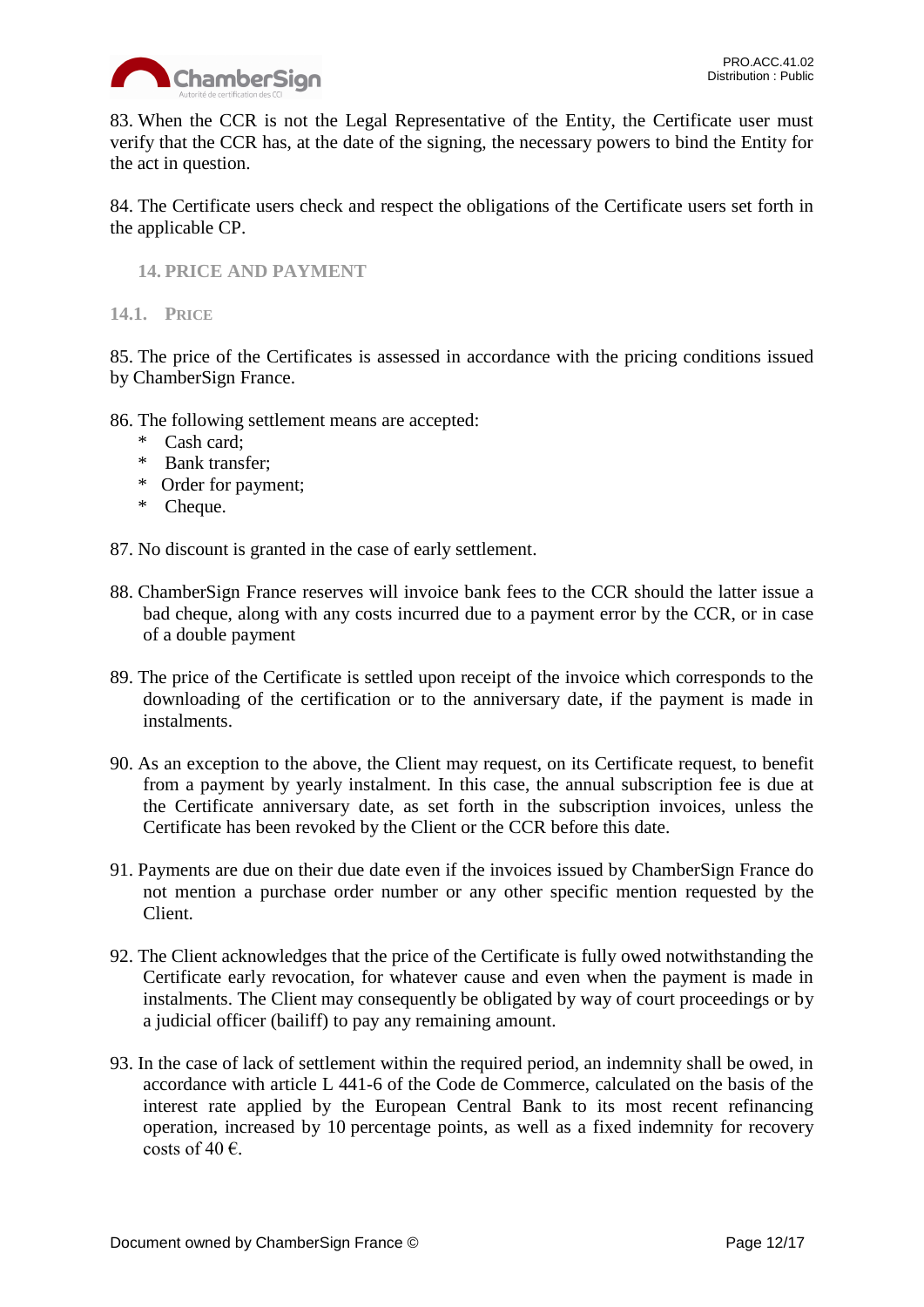

- 94. These penalties will be applicable as from the day following the date stipulated for the settlement of the invoice and shall be payable without any reminder being required.
- 95. In the case of lack of settlement, the Certificate will be rightfully revoked without entitling any party to compensation or replacements.

# <span id="page-12-0"></span>**14.2. INVOICING**

- 96. Original invoices are issued by ChamberSign France under electronic form and sent by email to the CCR or to any email address indicated to this purpose by the CCR during the Certificate request. The CCR and the Client commits to inform ChamberSign France of any address modification.
- 97. No request to obtain a "paper" invoice will be honoured.
- 98. An invoice is issued for each individual Certificate, even when the Client has several Certificates. The issuance of a global invoice on the Client request will generate an extra cost of 40  $\epsilon$  exclusive of taxes plus 5  $\epsilon$  exclusive of taxes per Certificate (cancellation cost per each invoice).
- 99. The Client's registered name and address indicated on the Certificate request will be used to issue invoices. No changes to this information may be made on the invoices or on the Certicate. In the case of a change of the information in the Certificate, the Certificate will have to be revoked and a new Certificate request done, under the GTU conditions.

## <span id="page-12-1"></span>**15. LIABILITY**

- 100.ChamberSign France is liable for the compliance of its Certification Policy with the requirements issued by the Standard-CP.
- 101.ChamberSign France bears the cost of any damaging consequences as a result of failure by it or one of its components to respect its Certification Policy.
- 102.ChamberSign France acknowledges that its liability is incurred in the case of fault or negligence, by itself or one of its components, of any kind and seriousness whatsoever, which may lead to CCRs' personal data being read, altered or misused for fraudulent purposes, whether this data is contained or in transit in the ChamberSign France Certificate management applications.
- 103.It is responsible for maintaining the level of security of the technical infrastructure that it uses for providing its services.
- 104.ChamberSign France may not be held liable for the prejudice caused by a use of the Certificate that exceeds the limits of the authorised use.
- 105.ChamberSign France's liability may not be incurred in the case of inaccurate information due to false declarations, false documents or the absence of information on amendments occurring in the situation of the Client, the CCR, or the Legal Representative or the Certification Representative upon creating the Certificate or during its validity period, whether such false declaration, false document or omission is intentional or not.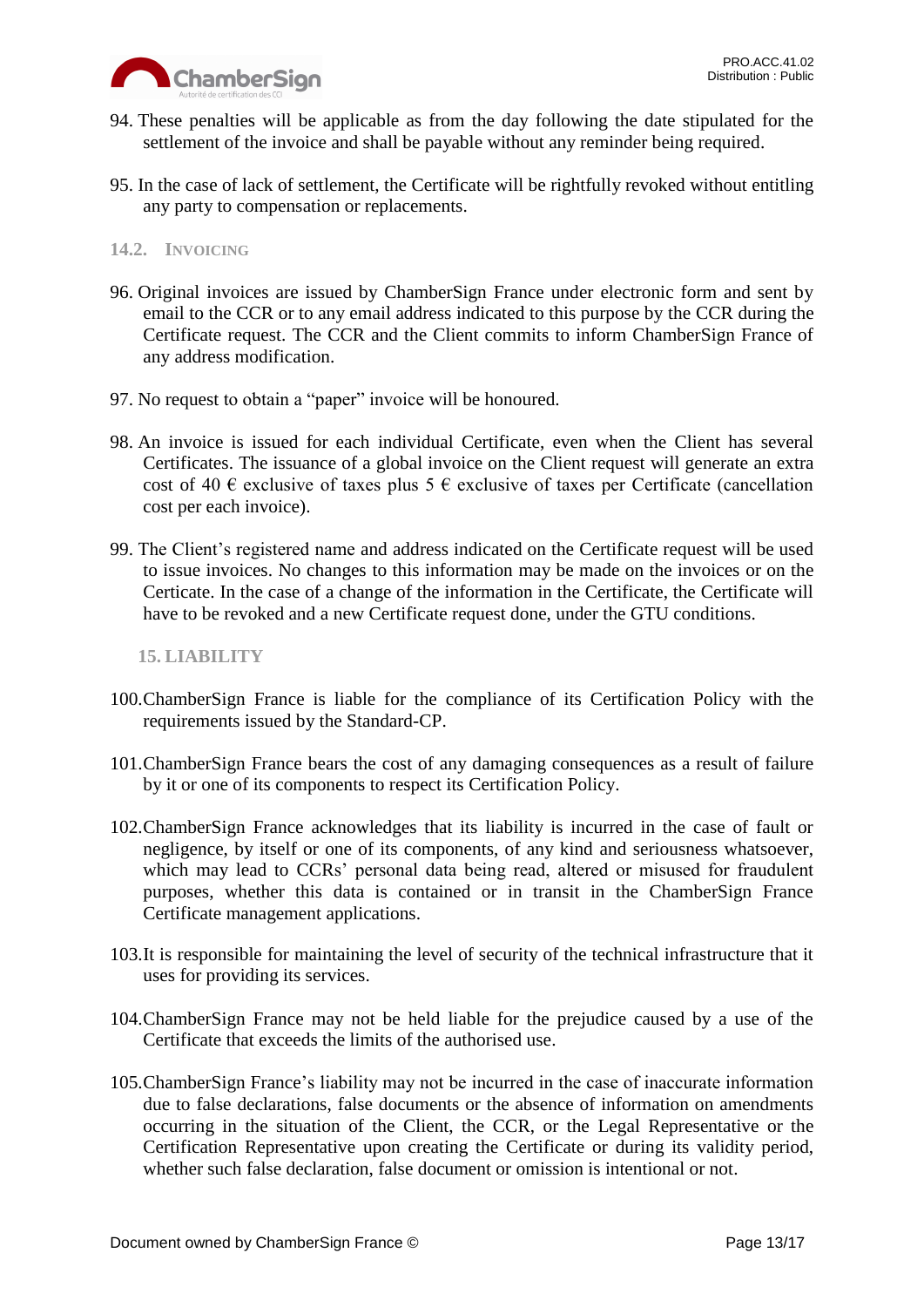

- 106.ChamberSign France does not make any commitment, or take on any liability as regards the consequences of delays in transmission, alteration, errors or losses of any electronic message, letter or document signed or authenticated.
- 107.ChamberSign France may not be held liable for any content of the messages authenticated using its Certificates, the Client and the CCR being exclusively responsible to third party for the content of such messages.
- 108.Without prejudice to the section entitled "Insurance", ChamberSign France may not, under any circumstances, be held liable for any consequential damage such as, for example, any financial or commercial prejudice, or loss of profits or business, caused by or resulting from the subscription or related to the use of the Certificates issued by ChamberSign France.
- 109.It does not take on any commitment or liability regarding the use of a Certificate that does not comply with these GTU, in particular as regards the inspection procedures on the validity of the Certificate during a transaction.
- 110.Furthermore, ChamberSign France may not be held liable for phenomena related to the normal wear and tear of computing media, and in particular the deterioration of the information held on the said media due to the influence of magnetic fields.
- 111.ChamberSign France may not be held liable for damage related in particular to an interruption or fault in the services and applications of the Certificate User.
- 112.ChamberSign France may not be held liable for the use of the Private Key of the CCR, who has personal liability for it. Any damage related to the Compromise of the Private Key is borne by the Legal Representative.
- 113.ChamberSign France may not be held liable for any illegal use of the Certificate when the Client, Legal Representative, Certification Representative or CCR have not made a revocation request in accordance with these GTU.

<span id="page-13-0"></span>**16. INSURANCE**

- 114.ChamberSign France has taken out an insurance policy through Gras Savoye, insurance broker, covering the consequences of its professional civil third-party liability, for all physical, material and consequential damage resulting from its activity.
- 115.Regarding a software Certificate, the CCR will not be entitled to the replacement of lost Certificate, or stolen according to the terms of the insurance policy taken out by ChamberSign France.

<span id="page-13-1"></span>**17. CONFIDENTIALITY**

- 116.All information and all data provided by the parties, in writing or verbally shall be considered as confidential.
- 117.The parties undertake to: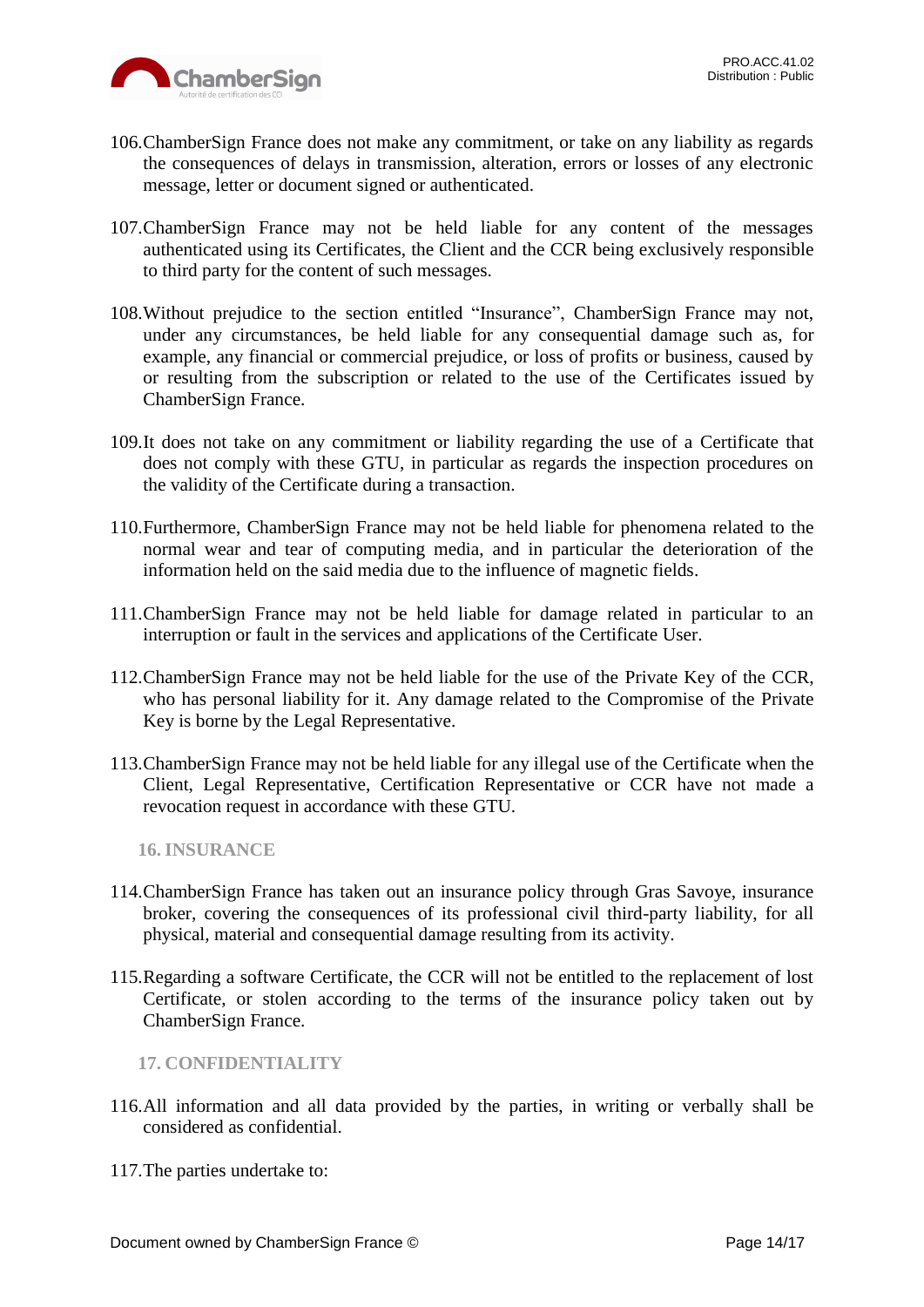



- treat the confidential information with the same level of protection as they apply to their own confidential information of the same importance;
- keep the information confidential and ensure that it is not revealed or likely to be revealed either directly or indirectly to any third party;
- avoid the confidential information being either copied, reproduced, duplicated, in part or in whole, when such copies, reproductions or duplications are not directly related to the performance of these general terms.

# <span id="page-14-0"></span>**18. INTELLECTUAL PROPERTY**

- 118.The parties declare and guarantee that they have free disposal of the trademarks, names, corporate names and other distinctive signs to be used in relation to these general terms.
- 119.With the exception of the use of the Certificates as stated in the GTU, the Client and the CCR shall not present or use trademarks, logos, files or any other intellectual property rights belonging to ChamberSign France without its prior, explicit and written authorization.

# <span id="page-14-1"></span>**19. PERSONAL DATA**

- 120.The personal data collated by ChamberSign France for the purpose of issuing and keeping the Certificates will only be processed for the purpose for which they have been collated.
- 121.ChamberSign France represents and warrants that the collection of personal data in relation to these general terms and the processing for which it is responsible is performed in accordance with the terms of law no. 78-17 of  $6<sup>th</sup>$  January 1978 regarding IT, files and freedom.
- 122.In particular, ChamberSign France deals personally with the observation in relation to the persons involved in the collation and processing of personal data of the information specified in article 32 of the law of  $6<sup>th</sup>$  January 1978.
- 123.ChamberSign France ensures the confidentiality and security of the data collated in relation to these general terms.
- 124.However, this data may be provided to the technical operator of ChamberSign France, which respects the same confidentiality policy as ChamberSign France.
- 125.The Legal Representative, the Certification Representative and the CCR may write to ChamberSign France, at the following address: ChamberSign France - 46 avenue de la Grande Armée - 75 017 Paris, in order to use their rights to access, question, oppose for legitimate grounds, and rectify the information about them and being processed by ChamberSign France, in accordance with the conditions set out by the law of  $6<sup>th</sup>$  January 1978.

# <span id="page-14-2"></span>**20. TERMINATION OF THE SUBSCRIPTION**

126.The Client may terminate the subscription at any time, without reason.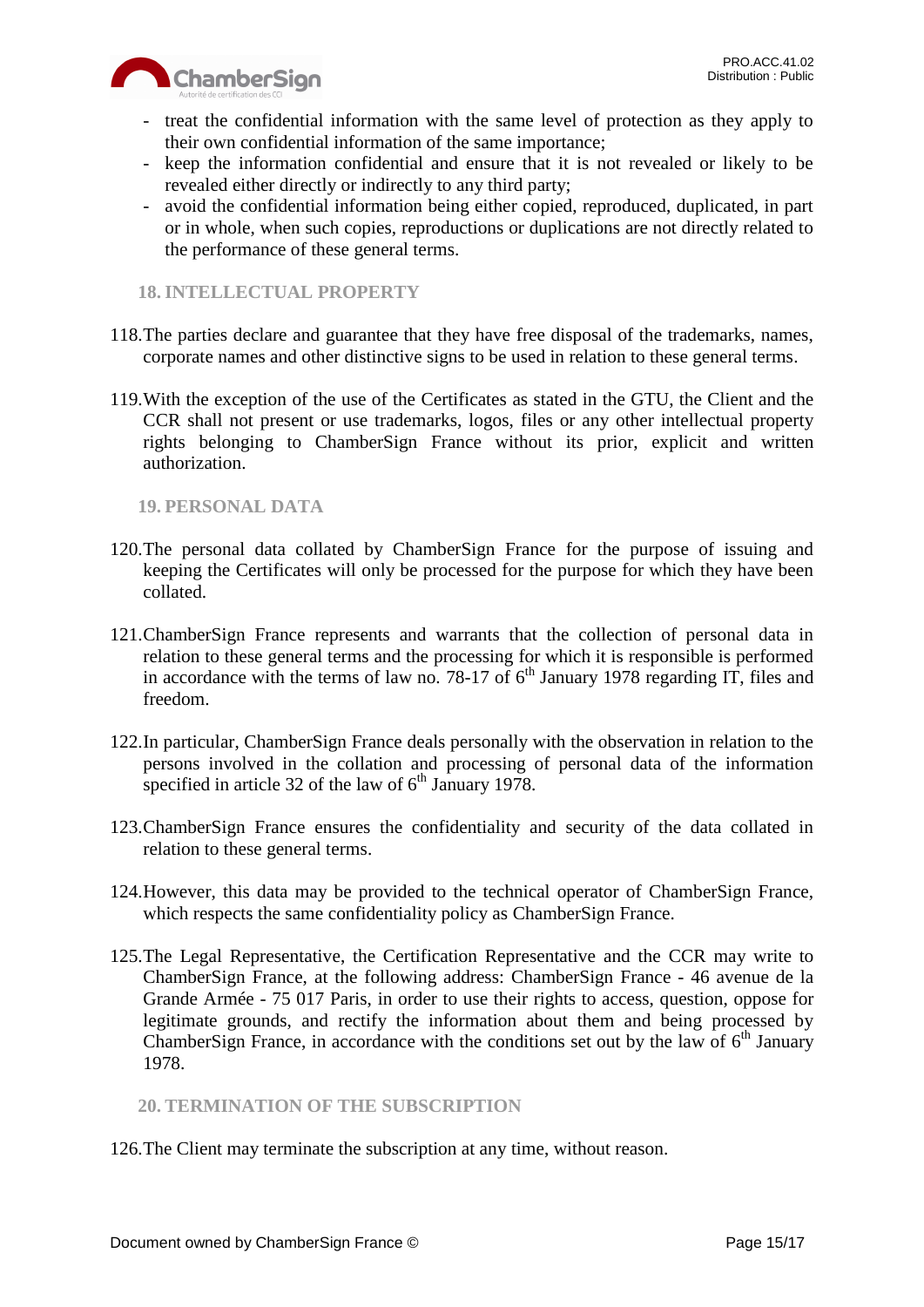

- 127.In this case, the latter may not claim the reimbursement of the amounts already paid in relation to the subscription for ChamberSign France's Certification service.
- 128.ChamberSign France may terminate the subscription in advance if the Legal Representative or the CCR does not respect the contractual obligations incumbent upon them, after formal notice sent by registered letter with confirmation of receipt, remaining unanswered after 30 days.
- 129.The subscription is terminated automatically:
	- in the case of expiry of all of the Certificates that have not been renewed;
	- in the case of revocation of the Certificates;
	- in the case of lack of payment of the price of the subscription.
- 130.If after revocation, ChamberSign France receives a new certificate request from the same person, a new file shall be created and the GTU should be signed again.
- 131.In the case of termination occurring before the end of the validity period related to the Certificate, for reasons not attributable to ChamberSign France, the price paid by the Client shall remain acquired by ChamberSign France.

<span id="page-15-0"></span>**21. CONSERVATION**

- 132.ChamberSign France shall keep the documents regarding the proof of the CCRs' identification inspection for the periods stipulated in the Certification Policy.
- 133.The logbooks shall be kept on site for a period of 30 days. After being generated, they shall be archived and kept for five years.
- 134.The registration files are archived for a period of 5 years from the Certification issuance. If the Client requests a copy of the registration file, the related cost shall be charged to the Client.
- 135.The Certificates and the CRLs are archived for a period of 5 years.
- 136.If the Client wishes the registration file, the Certificates or the CRLs to be archived for a longer period, he shall do it on its own and bear the relevant costs.

<span id="page-15-1"></span>**22. NULLITY**

137.Should one or several clauses of these GTU be deemed as null and void or declared as such by a law, regulation or further to a final ruling from a jurisdiction, the other clauses shall maintain their full validity except in the case of characteristics that are inseparable from the disputed clause.

<span id="page-15-2"></span>**23. ENTIRE AGREEMENT**

138.The parties acknowledge that the GTU, subscription form, pricing list and Certification Policy of ChamberSign France and any contractual document regarding the issuance and management of the Certificates constitute the whole of the agreement.